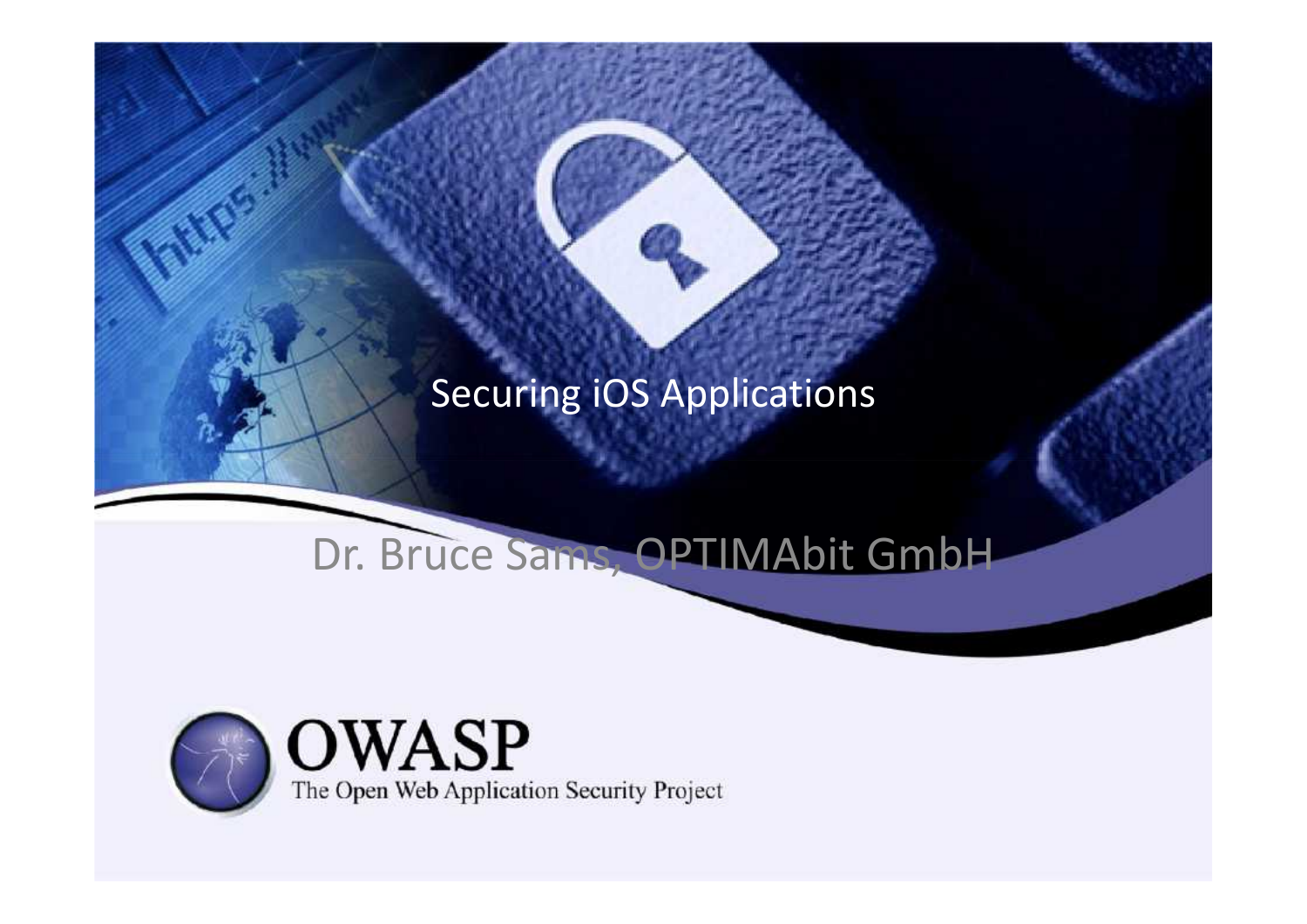

- President of OPTIMAbit GmbH
- Responsible for > 200 Pentests per Year
- Ca 50 iOS Pentests and code reviews in the last two years.

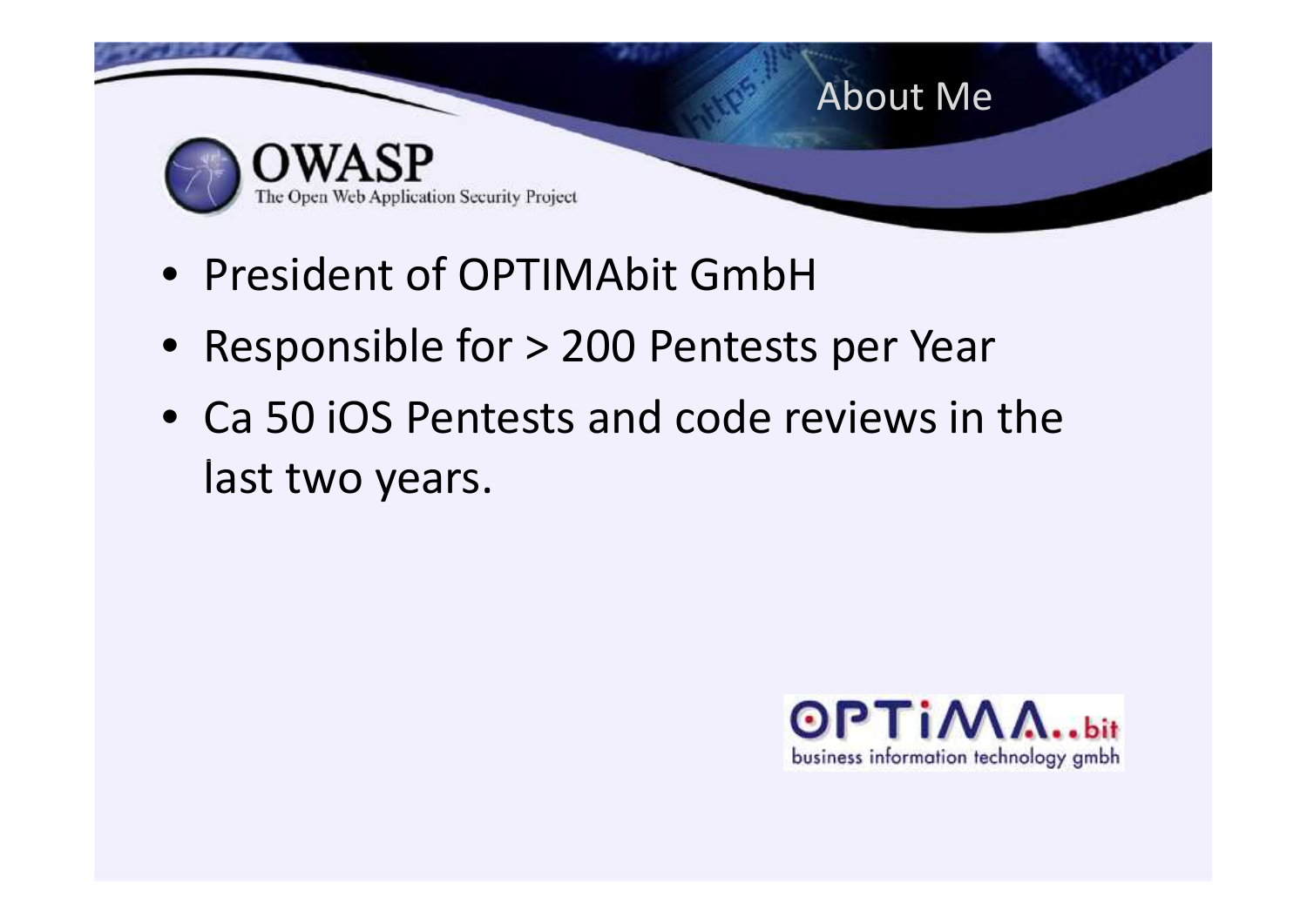#### Overview of the Talk

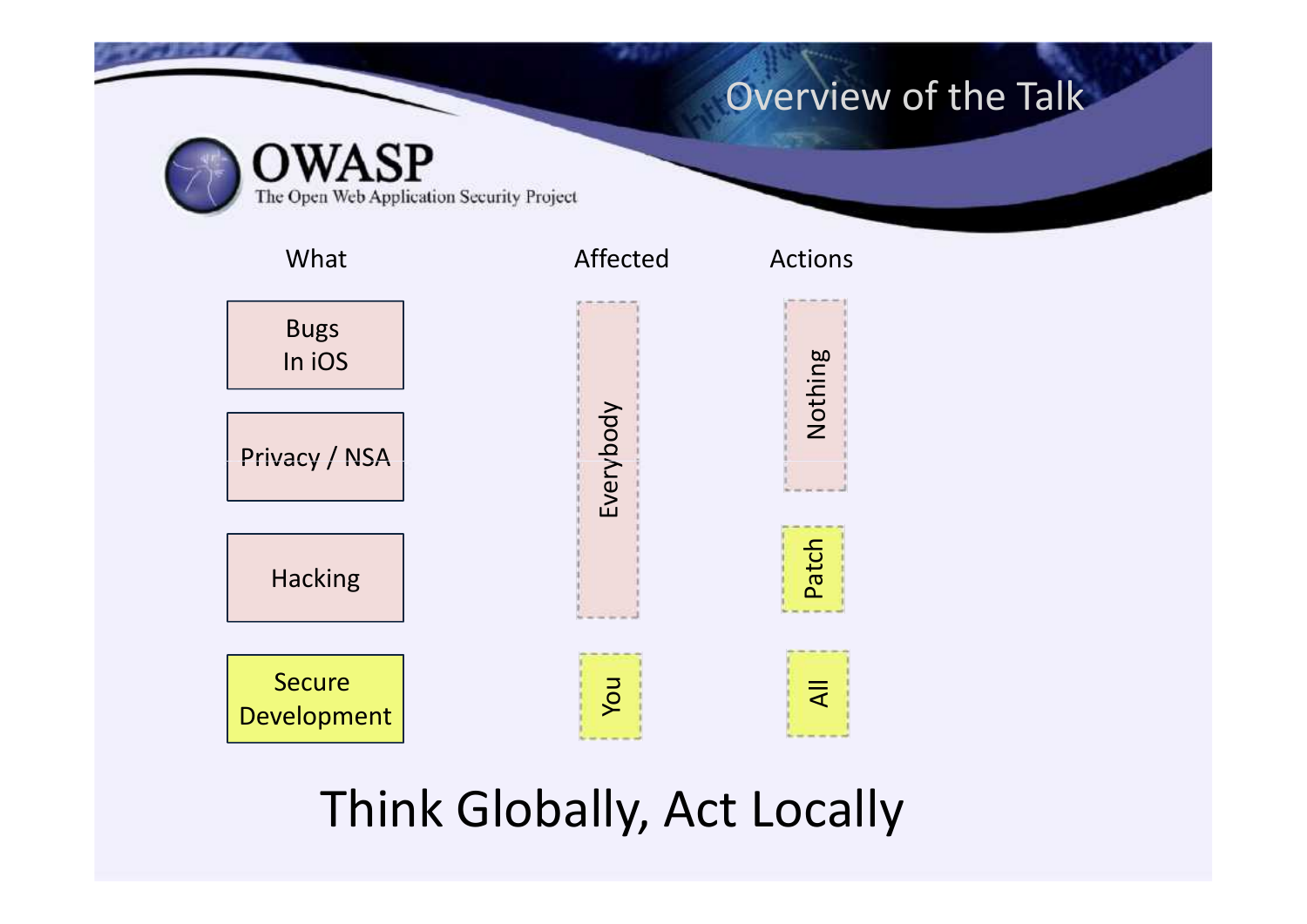# Security Goals of iOS



- $\checkmark$  Sophisticated security built into the hardware.
- $\bullet\;\checkmark$  Strong encryption protects data at rest
- $\checkmark$  Mandatory code signing
- $\bullet\checkmark$  No possibility to revert to an older system
- $\checkmark$  Native language exploit mitigation (ASLR)
- $\checkmark$  App Sandboxing at Runtime
- **\*** Make jailbreaks impossible
- ? Secure Coding (not even on the list!)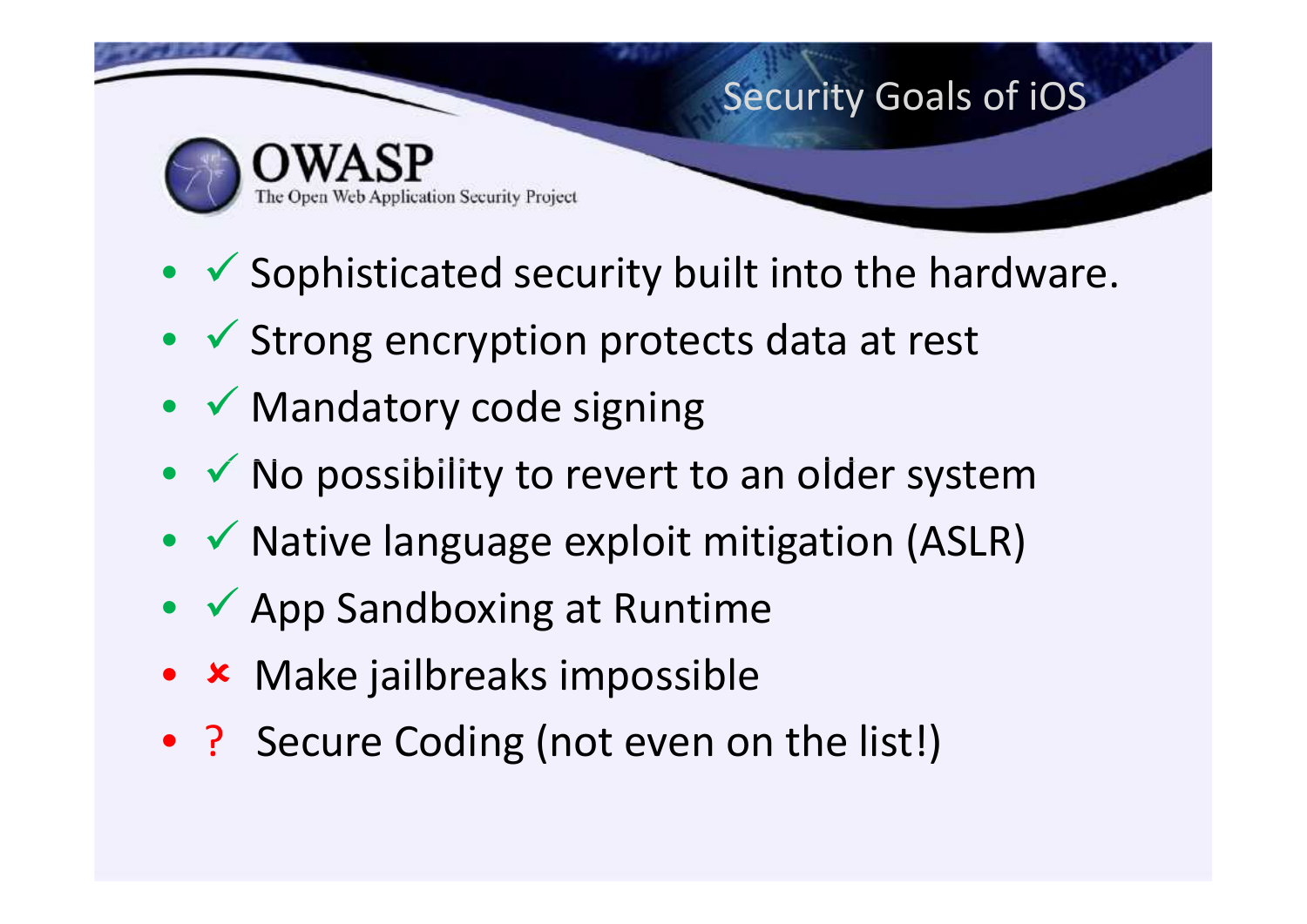## iOS Vulnerability History (CERT)

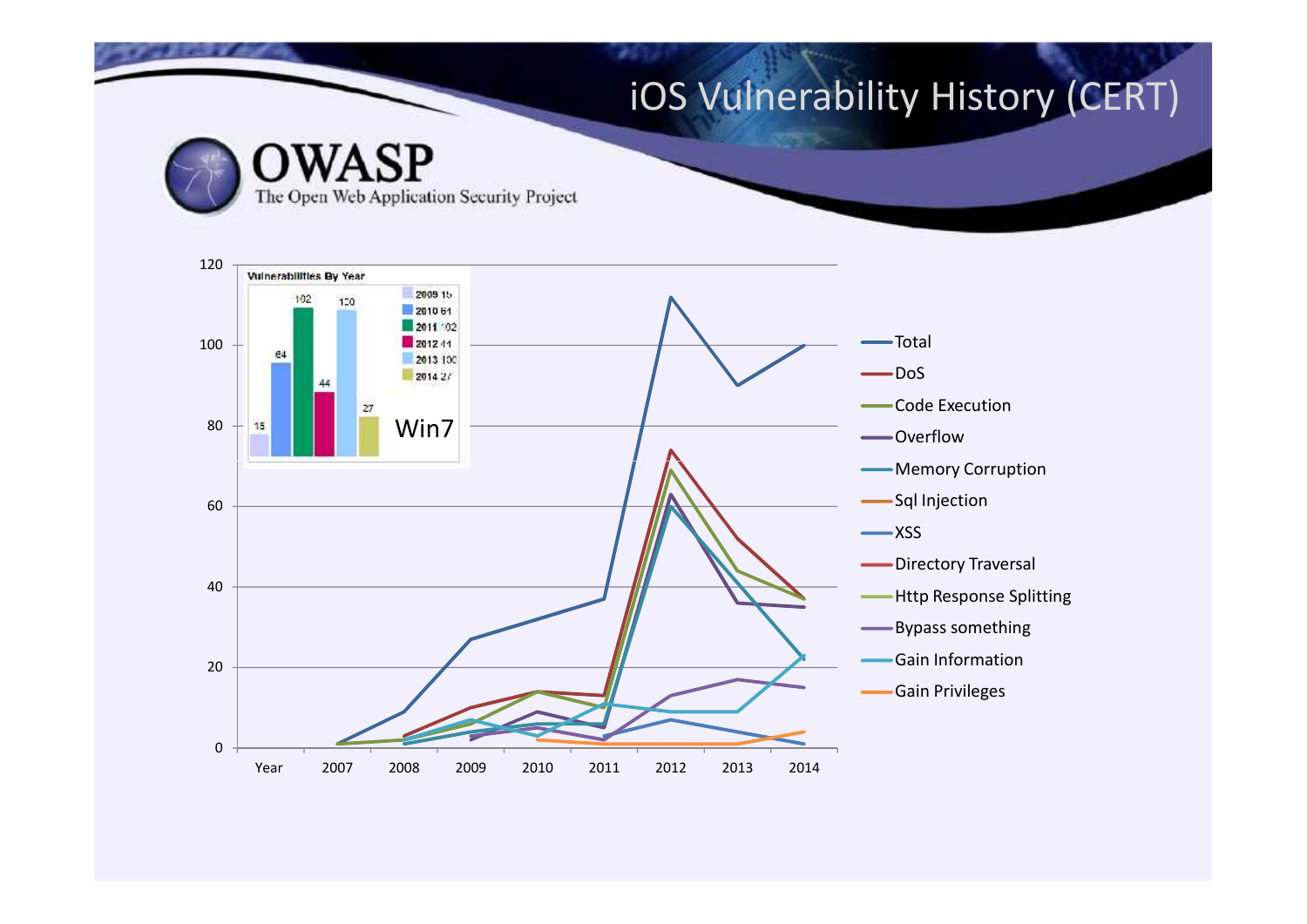#### Privacy Improvement in iOS8



- THREAT: An attacker could access services such as the Apple File Connection service (afc), the File Relay service and the Packet Sniffer over WiFi.
- Dump masses of third party application data using WiFi.
- Examples -- complete photo album, SMS messages, address book, typing cache, geolocation cache, application screenshots.
- FIX: Connections to many services are now restricted as "usb only".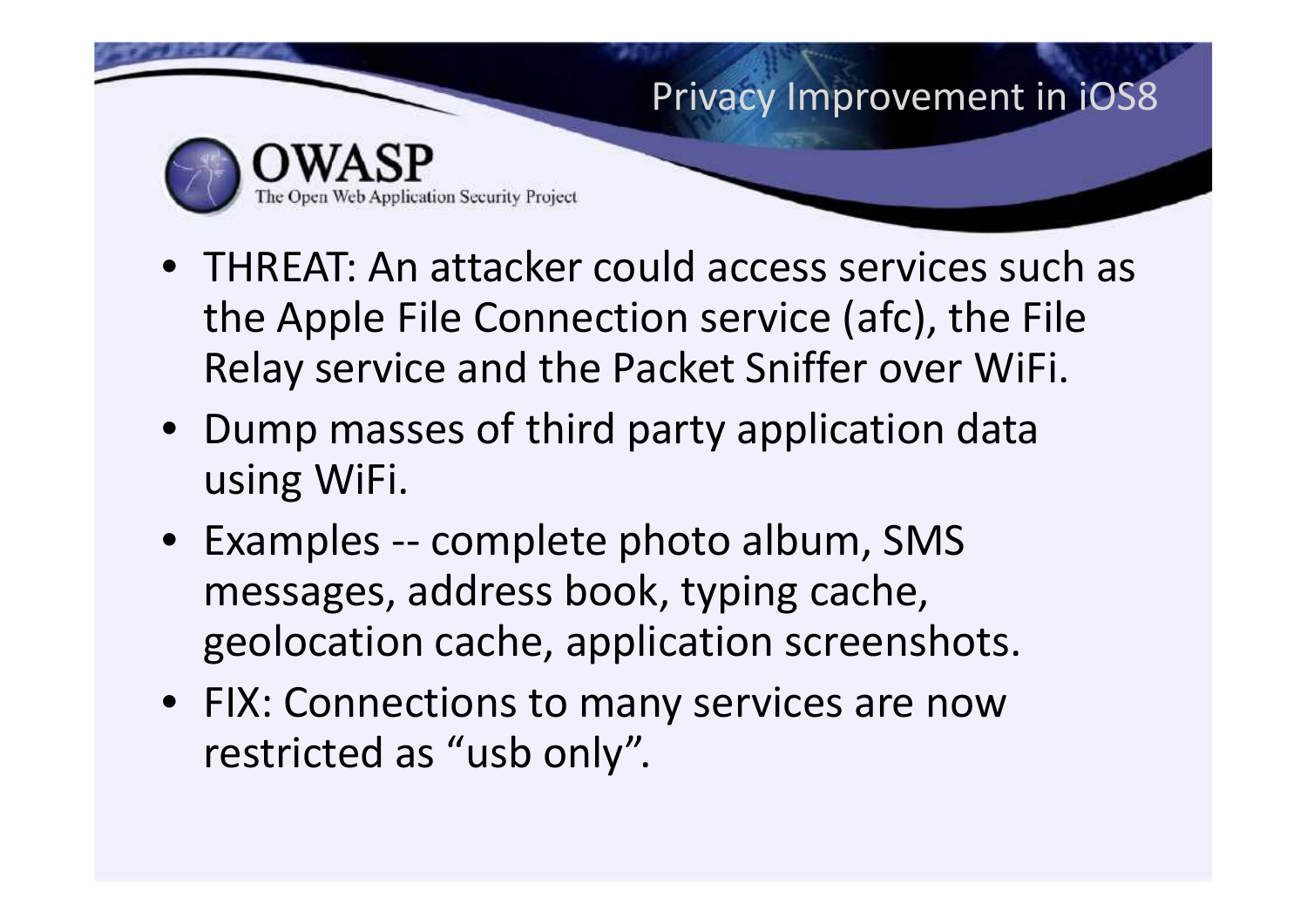# iOS Jailbreaks

The Open Web Application Security Project

• Jailbreaking iOS is not easy, but it gets done regularly (mostly under 25 days)

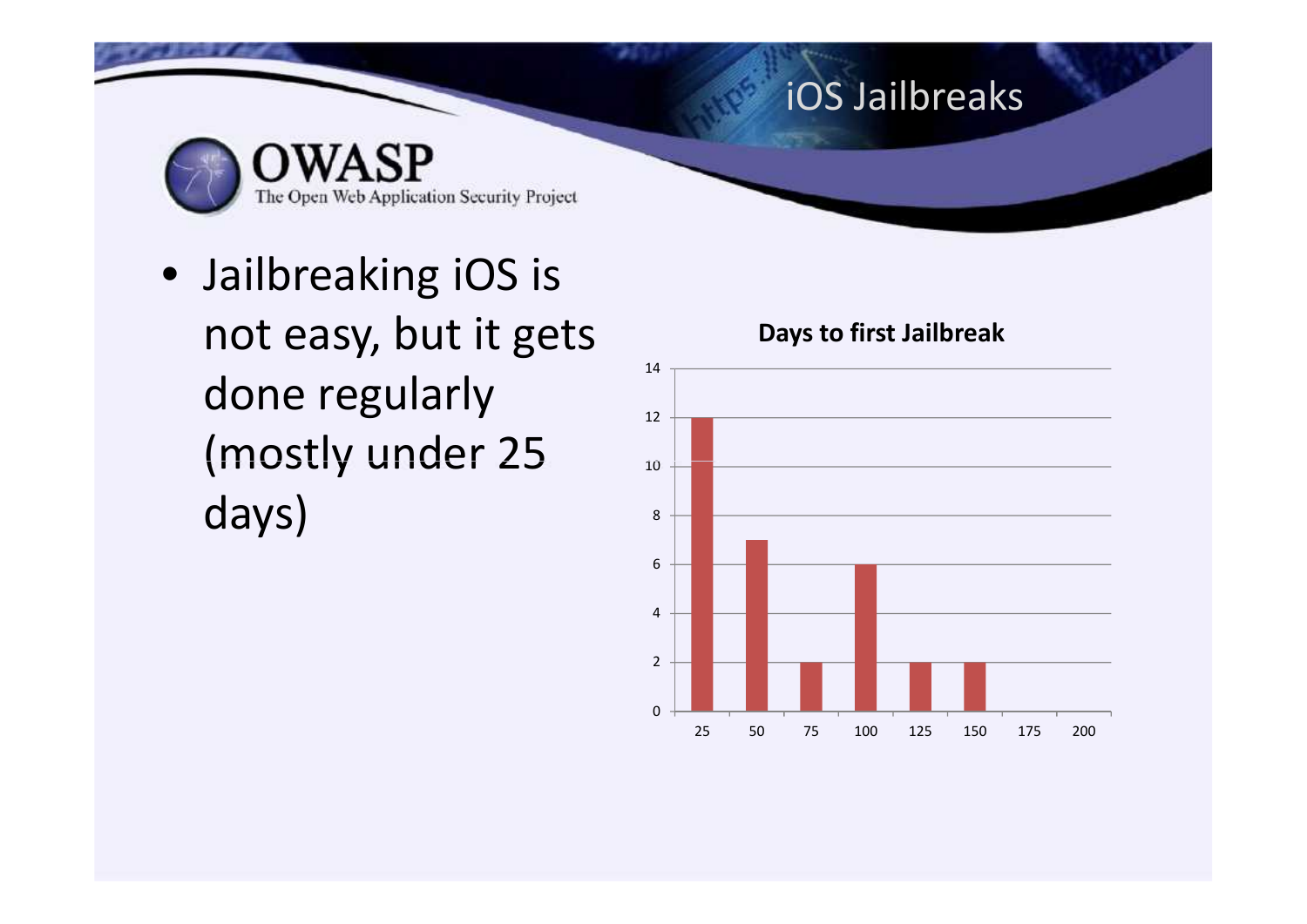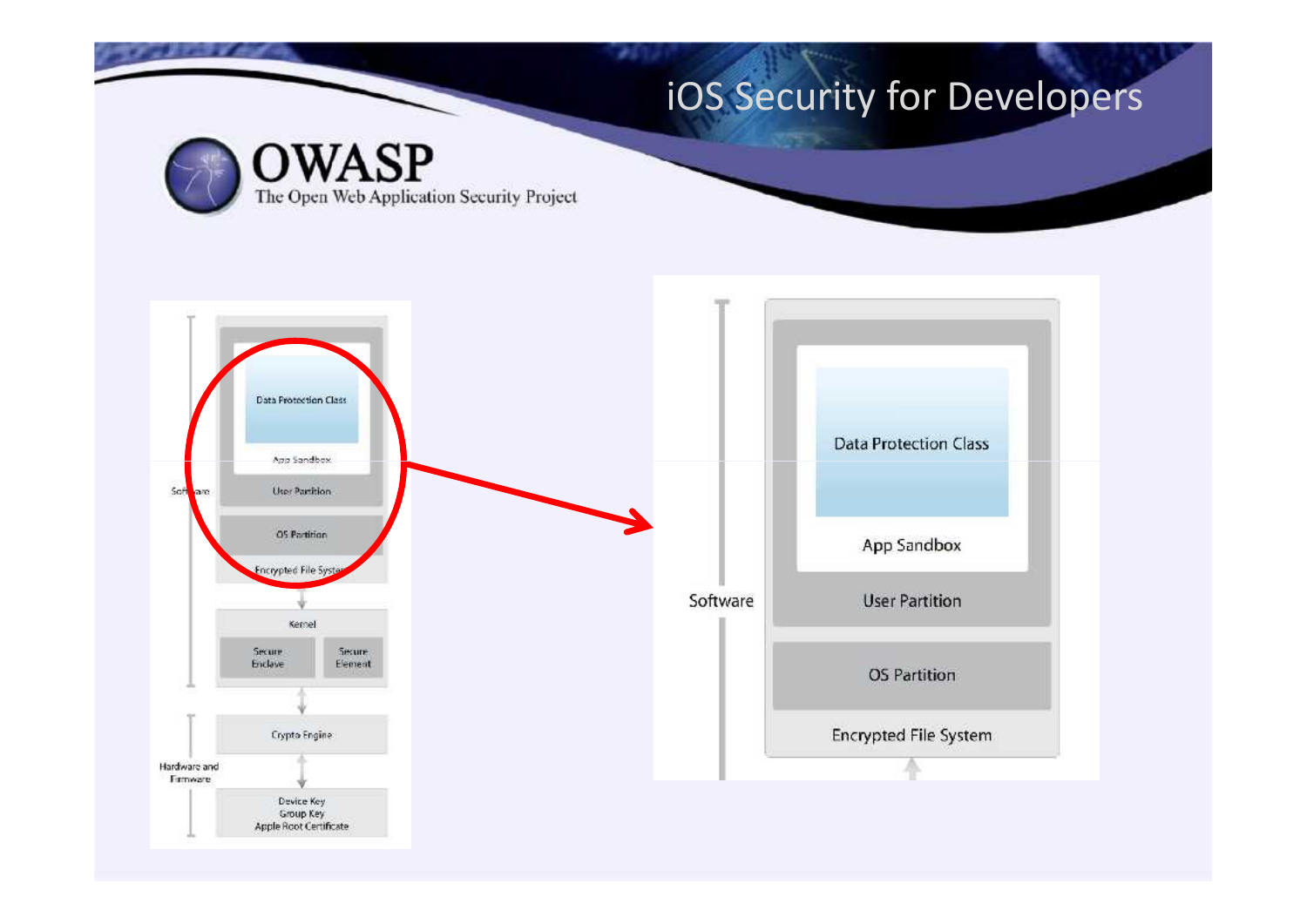# Hybrid Apps Web Application Security Project

- Many enterprise apps are moving to the hybrid model.
- The app is only a presentation layer. (Almost) no data on the client.
- Security is easier than for "Rich Clients".

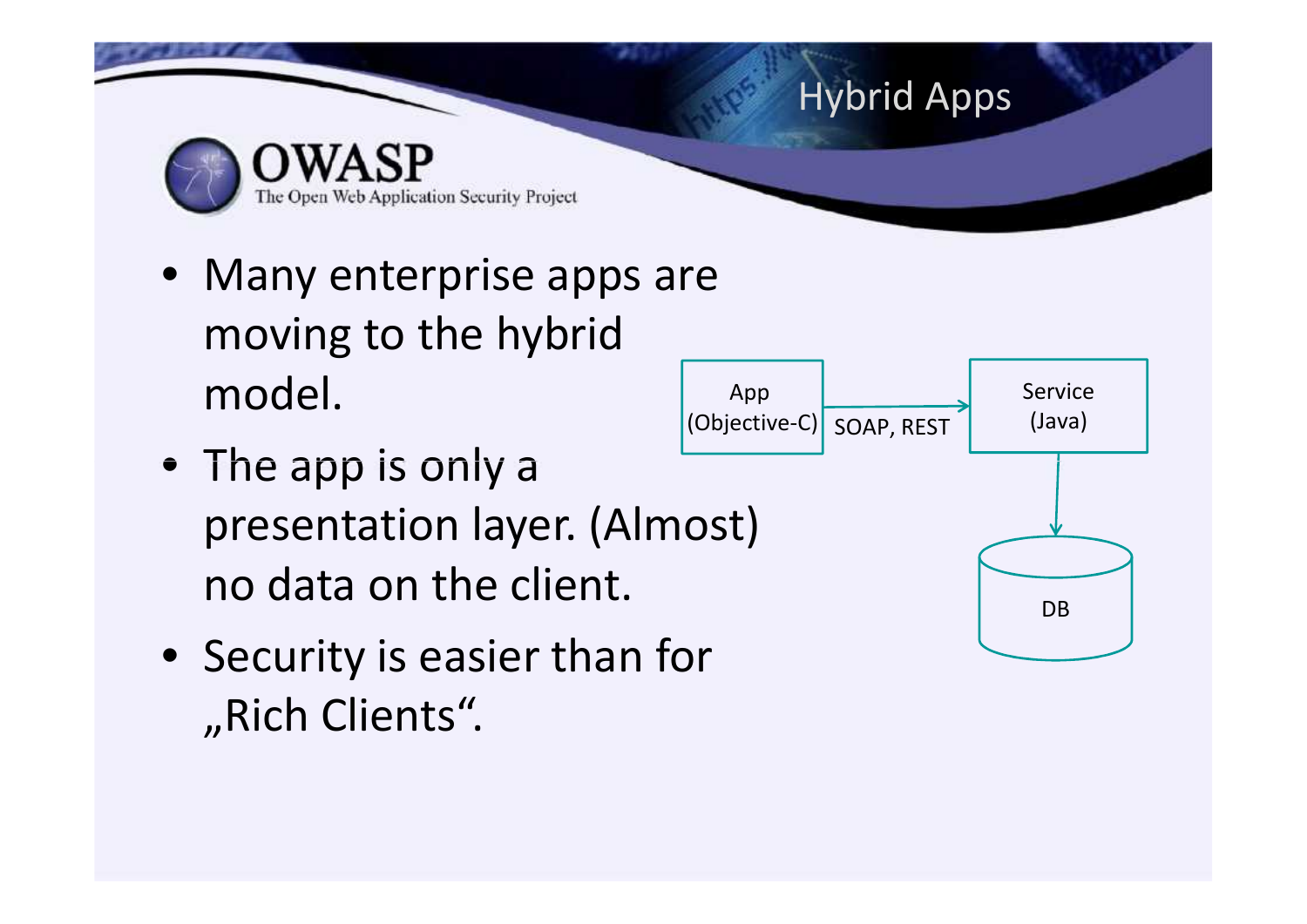

- iOS apps are not really any different than other applications, when it comes to validation.
- Consequences of poor input validation
	- Buffer overflows (like C)
	- Format string vulnerabilities (like C)
	- URL commands
	- Code insertion
	- Cross Site Scripting
	- SQL Injection
	- Etc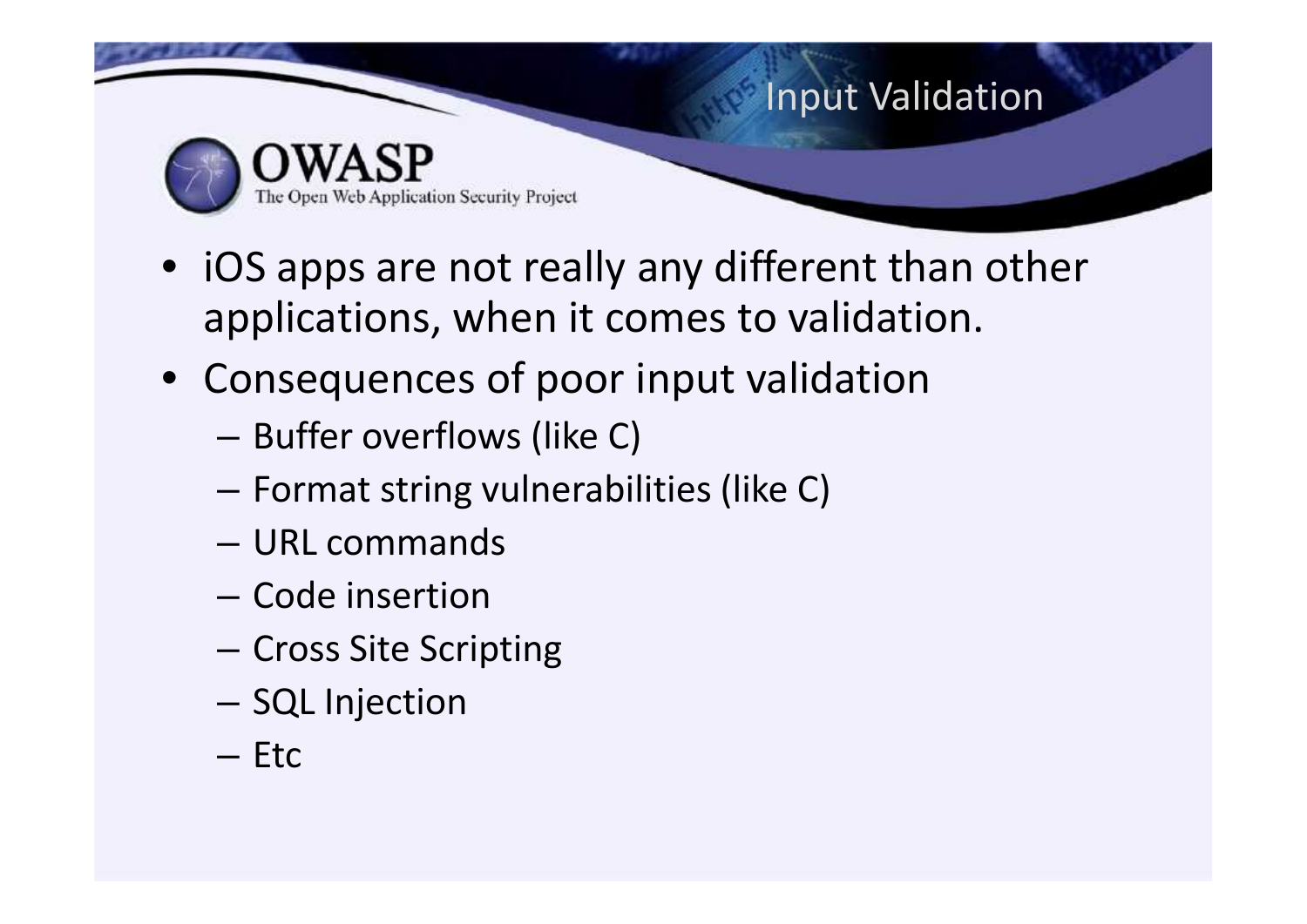

- There is a very long list of "Format String" functions in the core libraries and in Cocoa.
- Examples:
	- CFStringCreateWithFormat –
	- CFStringCreateWithFormatAndArguments
	- NSAlert:alertWithMessageText
	- NSMutableString:initWithFormat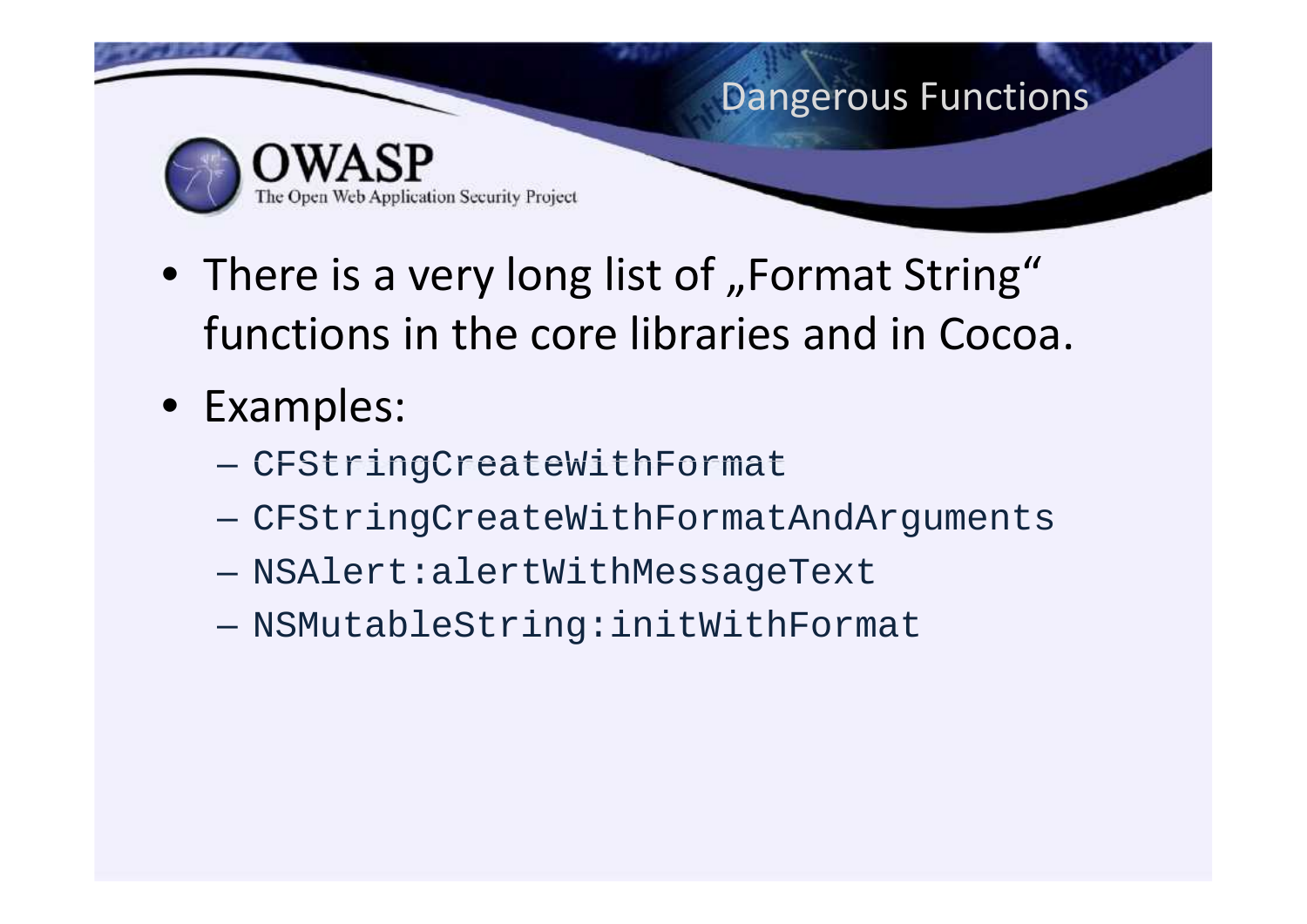

- iOS has multiple APIs for managing secure network connections
	- NSURL (easy, high level, wraps CF Network)
	- CF Network (middle, c-based library)
	- Secure Transport (complex, low level)
- Only Secure Transport lets developers choose •cipher suites!
	- SSLSetEnabledCiphers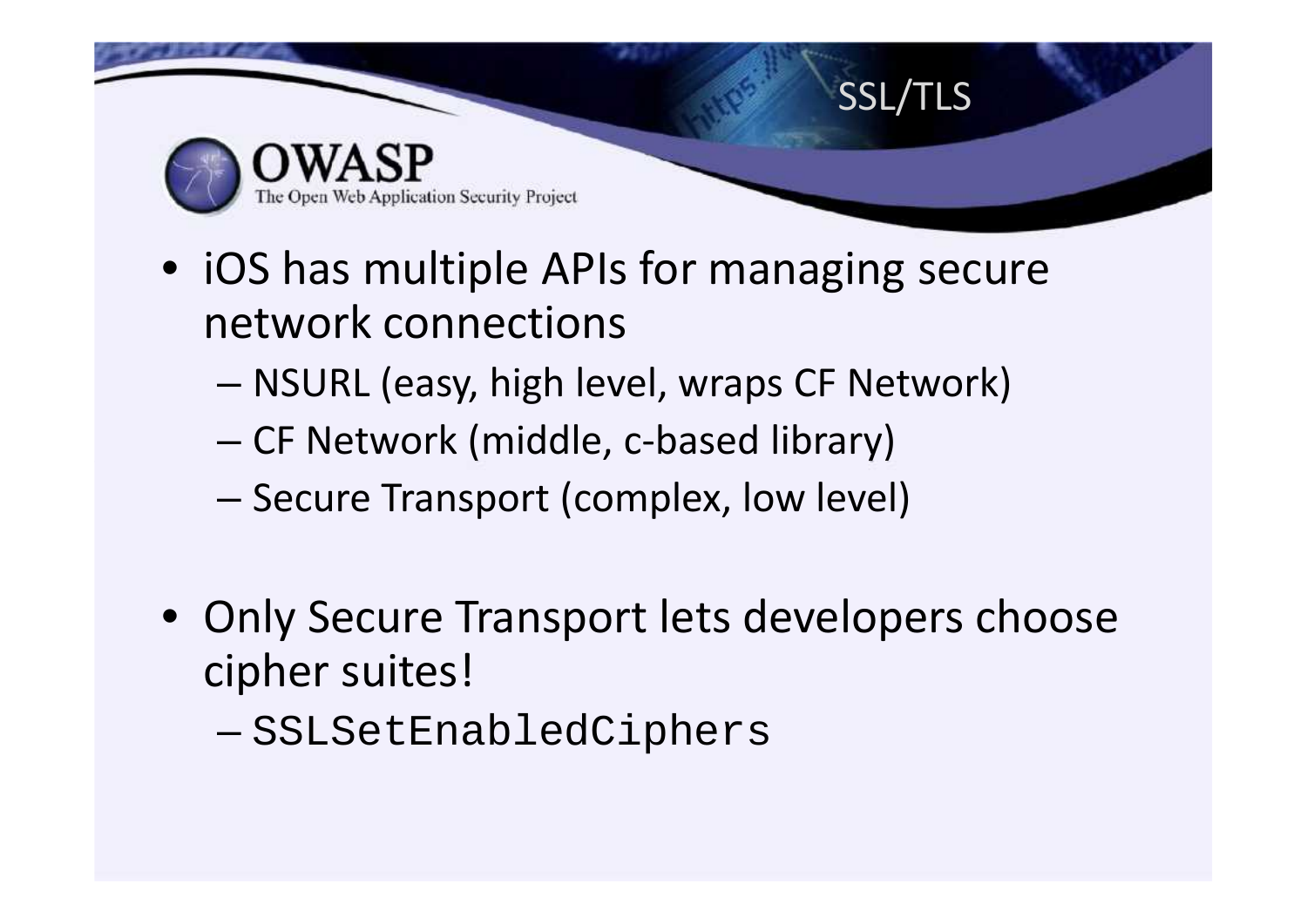

- iOS has its own XML Parser, NSXMLParser
	- Default: parses DTDs, but not nested entities.
	- Default: does not parse external entity references.
	- Option: "setShouldResolveExternalEntities"
- Alternate libxml2 parser
	- Higher perfromance
	- Parses external entities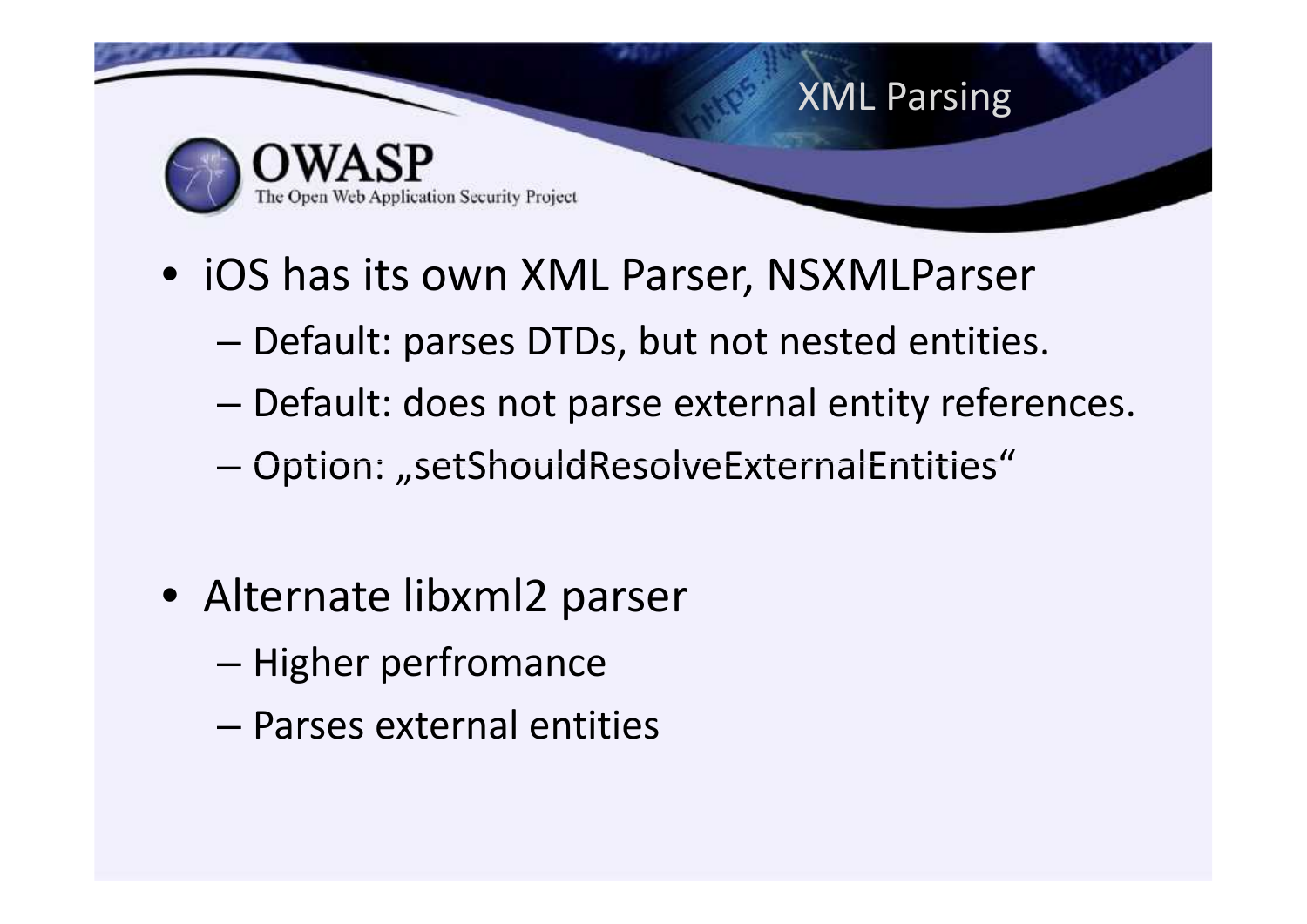

- IPC Workaround: register custom protocol handlers via "application: openURL"
	- Register in the plist file, e.g. URL Identifier=xxx
	- Overwrite method handleOpenURL() to accept form of "getdata"
	- Pass data via xxx://getdata –
- Attackers misuse the url, e.g. iframe with src src="xxx://getdata?http://evilurl"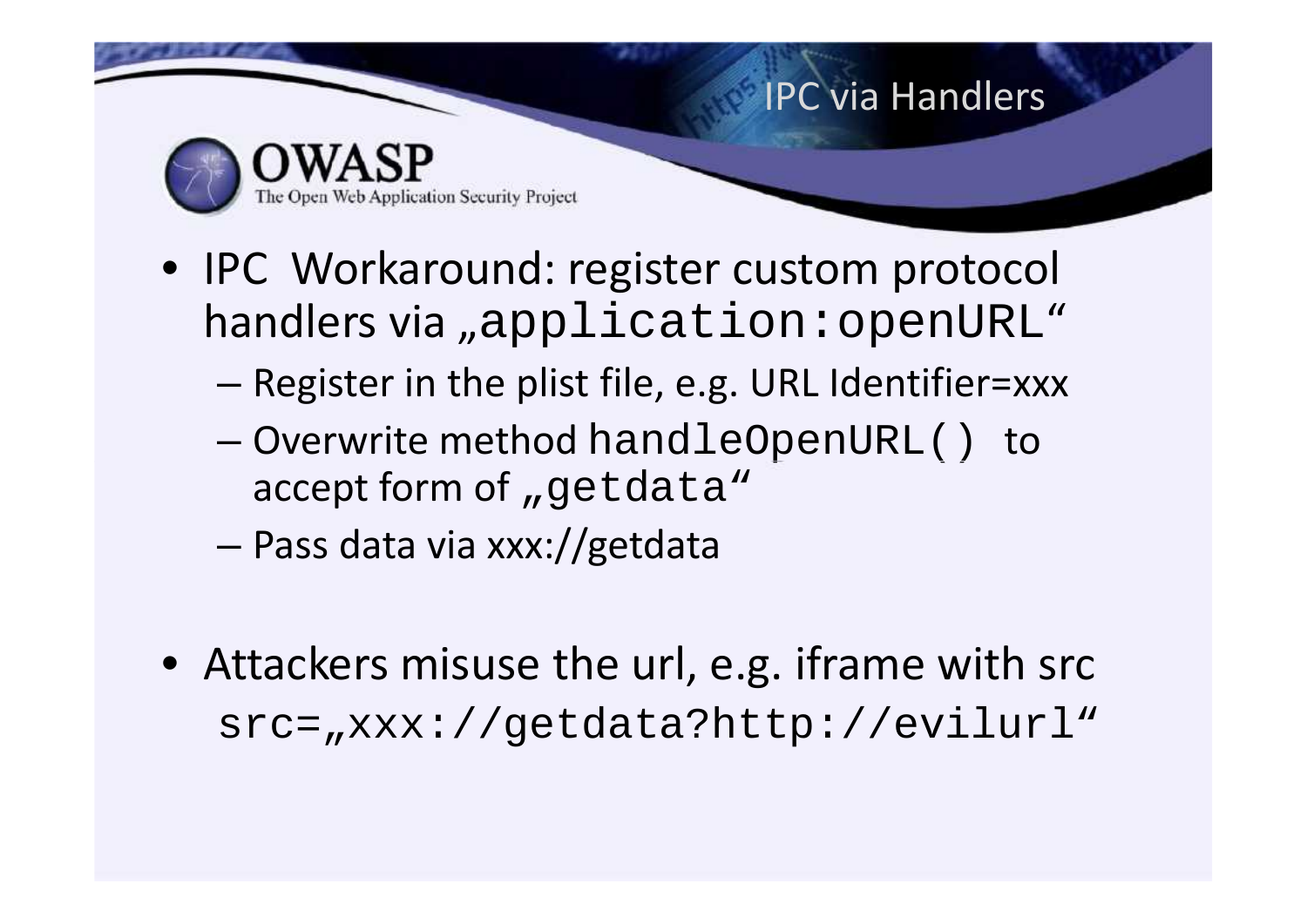

• UIWebView is a complex component that parses and displays many content types (HTML, Excel, PDF, Keynote etc.)

– Also runs JavaScript => XSS is possible

- Access to core functions via JavaScript Obj-C Bridge
	- #ifdef JSC\_OBJC\_API\_ENABLED
	- New feature, need research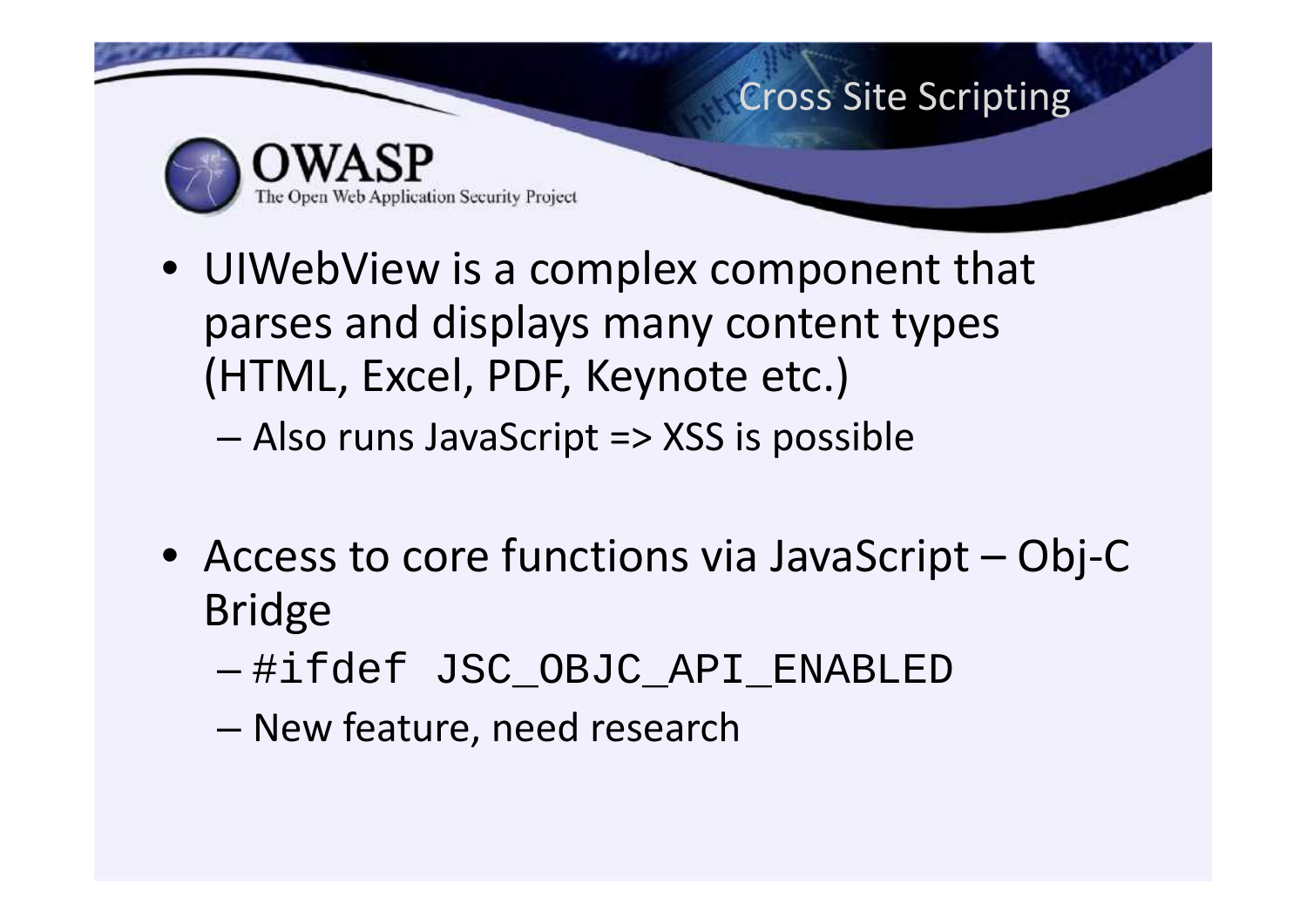### Why Jailbreak Detection?



- The theory
	- The internal protection methods of a mobile device should not be removed via jailbreak, otherwise the device is unsafe.
- The reality
	- A determined, sophisticated attacker can circumvent any jailbreak detection scheme.
- Conclusion
	- Jailbreak detection is recommended, but it cannot protect against all attackers.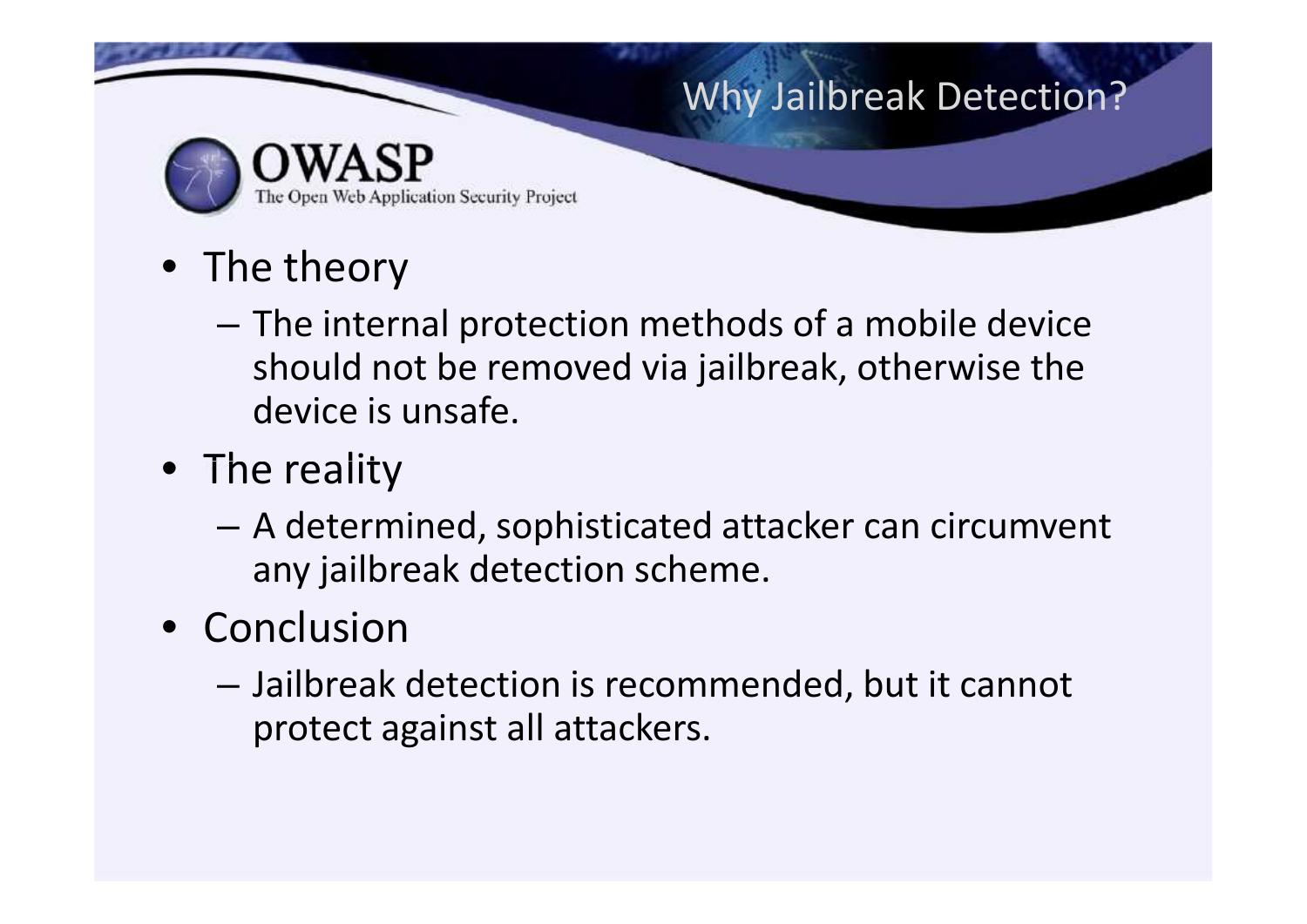

- App developers may want to ensure that their apps will not run on a jailbroken device.
- Four practical methods exist:
	- Check file paths –
	- Check command shell execution
	- Check library locations
	- Check access rights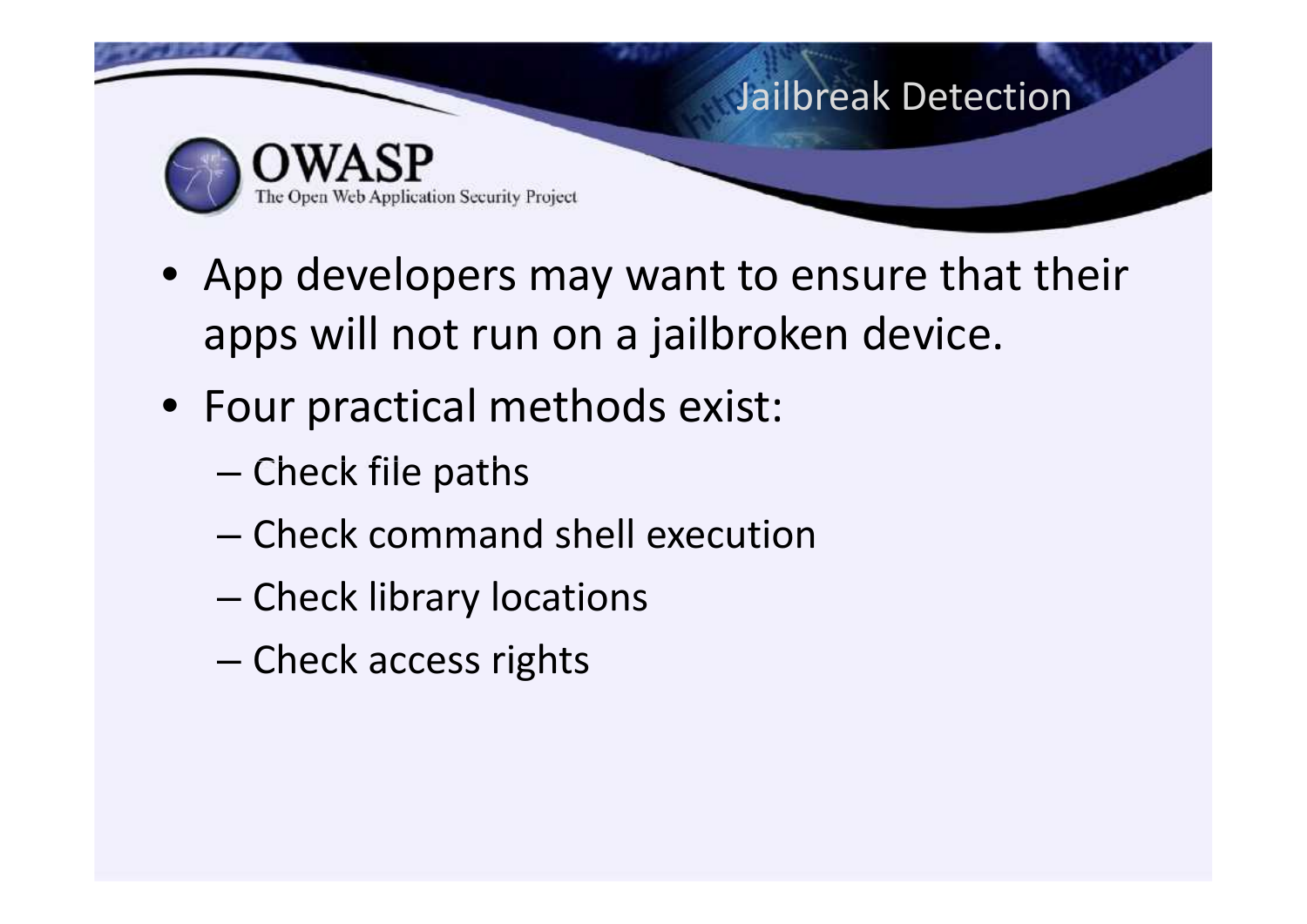#### Example Tests for Jailbreak



Web Application Security Project

- Presence of file paths of some commonly used hacks, e.g.
	- /Applications/Cydia.app
	- /Library/MobileSubstrate/DynamicLibraries/Veency.plist
	- /usr/bin/sshd
- Test writing a file to a private directory

```
[stringToBeWritten writeToFile:@"/private/jailbreak.txt"
  atomically:YES
  encoding:NSUTF8StringEncoding error:&error];
if(error==nil){ //Device is jailbroken
return YES;
}
```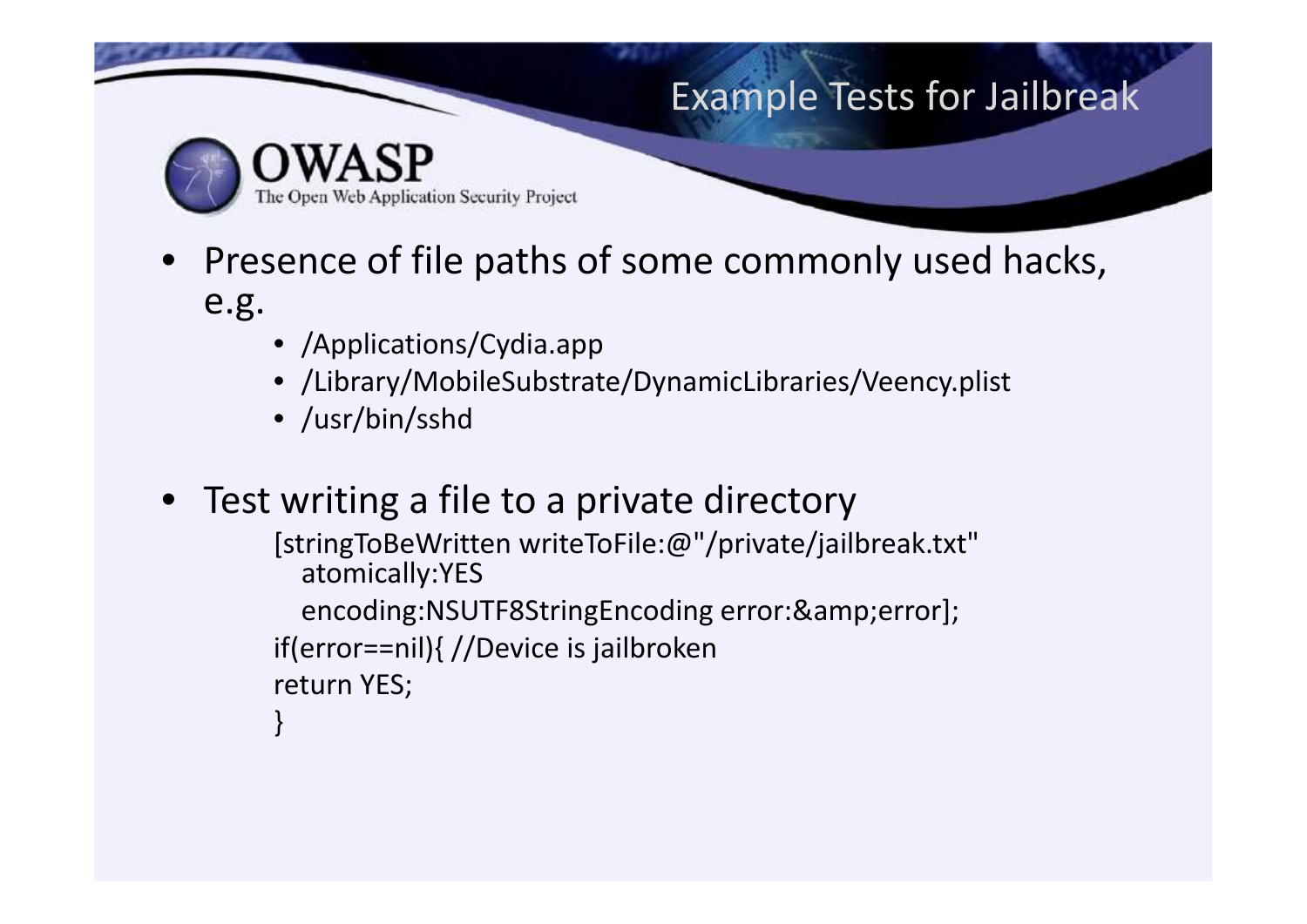#### Encryption and Data Protection



- iOS provides many "Protection Classes" for encryption.
	- Fine grain control of when data is encrypted
	- Default Protection Class **ProtectionCompleteUntilFirstUserAuthentication** (protect against attacks that require a reboot)
	- plists are not encrypted!
	- Developers get into trouble when they try to be "clever" with the encryption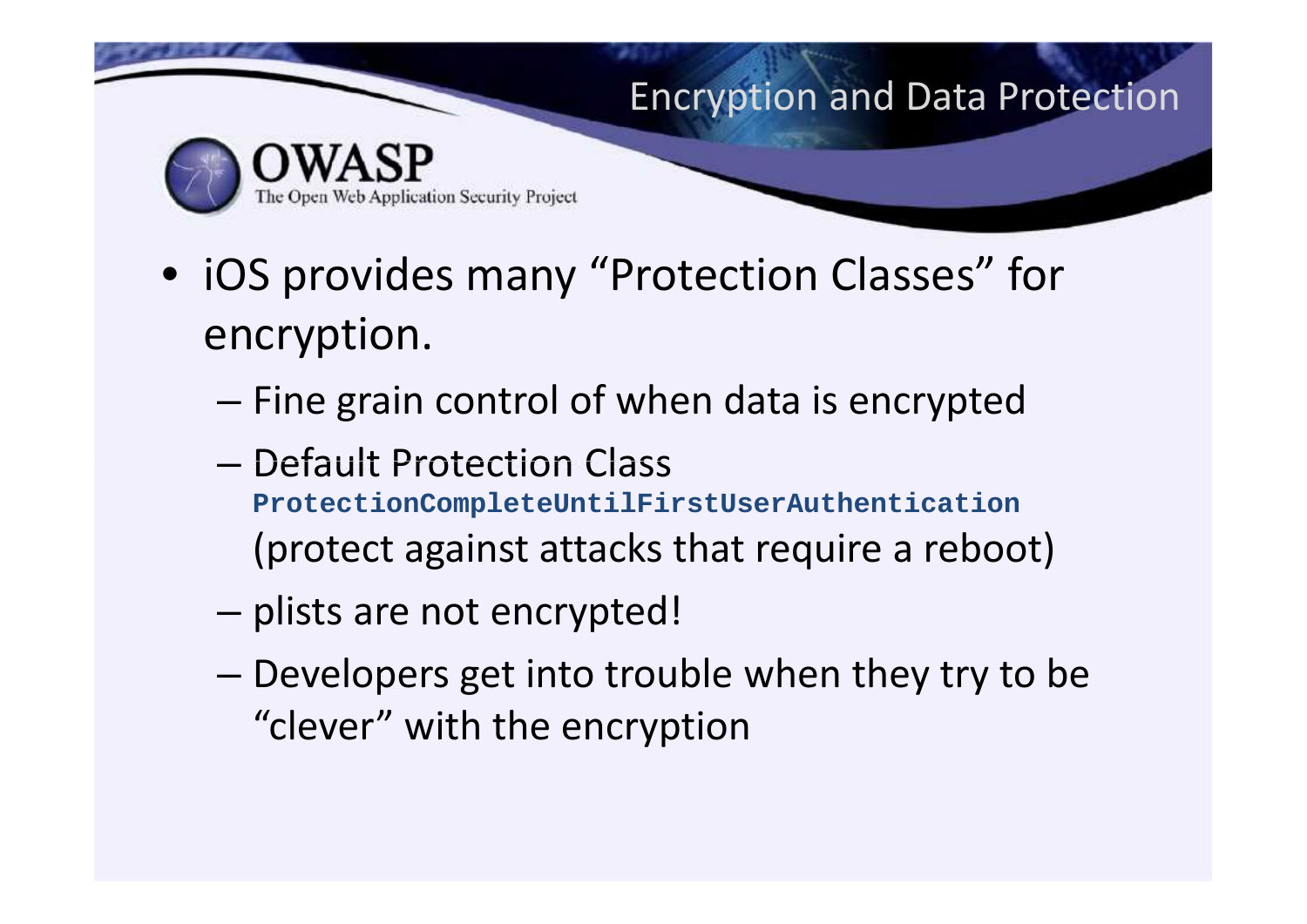#### Attacking Data in Transit

- SSL and certificates: MyCert is signed by IntermediateCert which is signed by RootCert. The iOS device trusts RootCert.
- If an attacker can perform<br>
a MITM attack bo can a MITM attack, he can modify the data in transit.
- One interesting scenario: a mobile user intercepts HIS OWN data, in order to modify it.

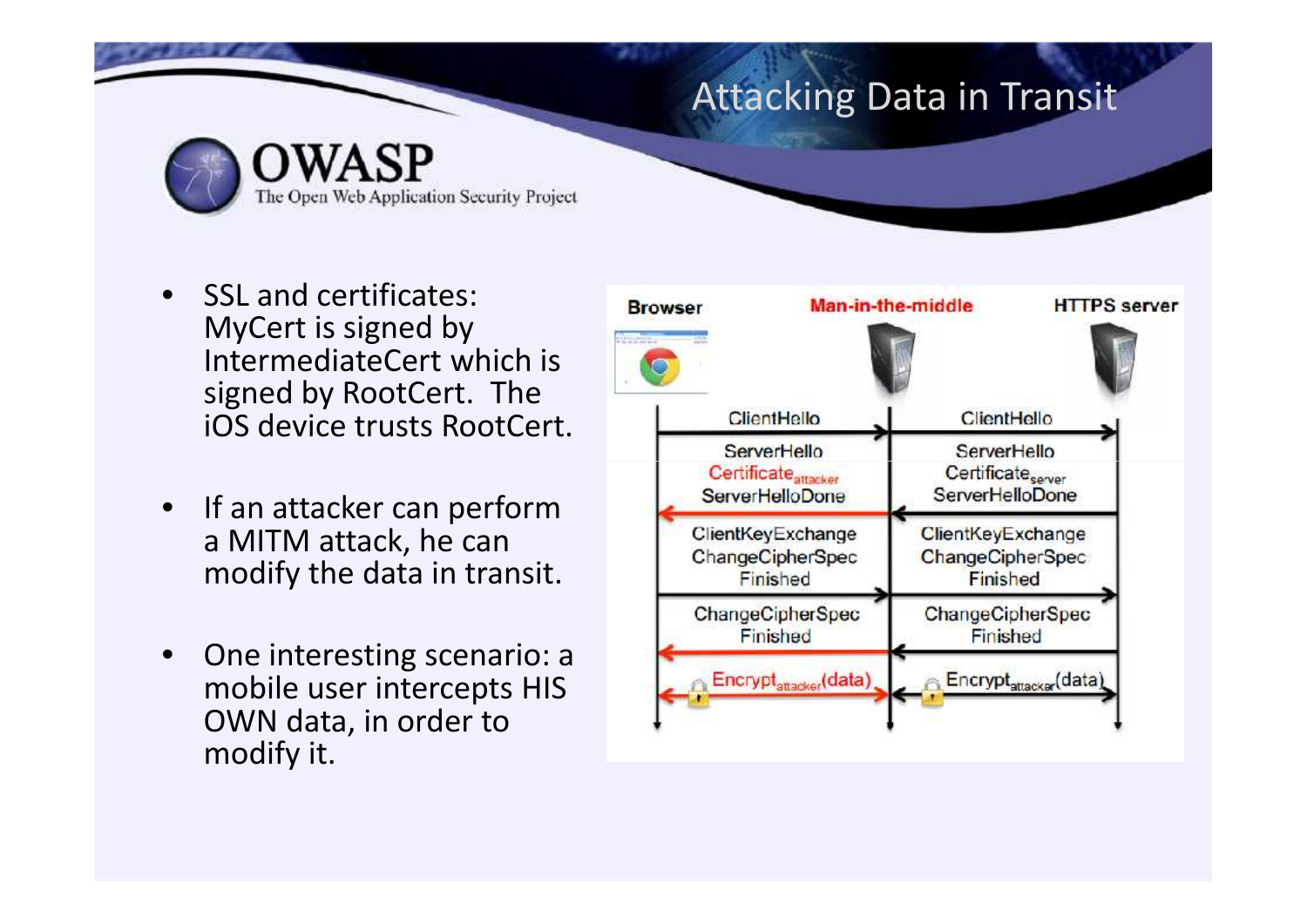#### Solution: Certificate Pinning



- The iOS app does not trust the RootCert, but instead ONLY the Cert that is installed on the server.
- The app is "pinned" to the server, since it won't communicate with any other servers.
- For mobile apps that communicate only with a limited number of servers, this adds a substantial level of protection.
- Disadvantage: Certificate Pinning cannot be configured; it must be implemented in code.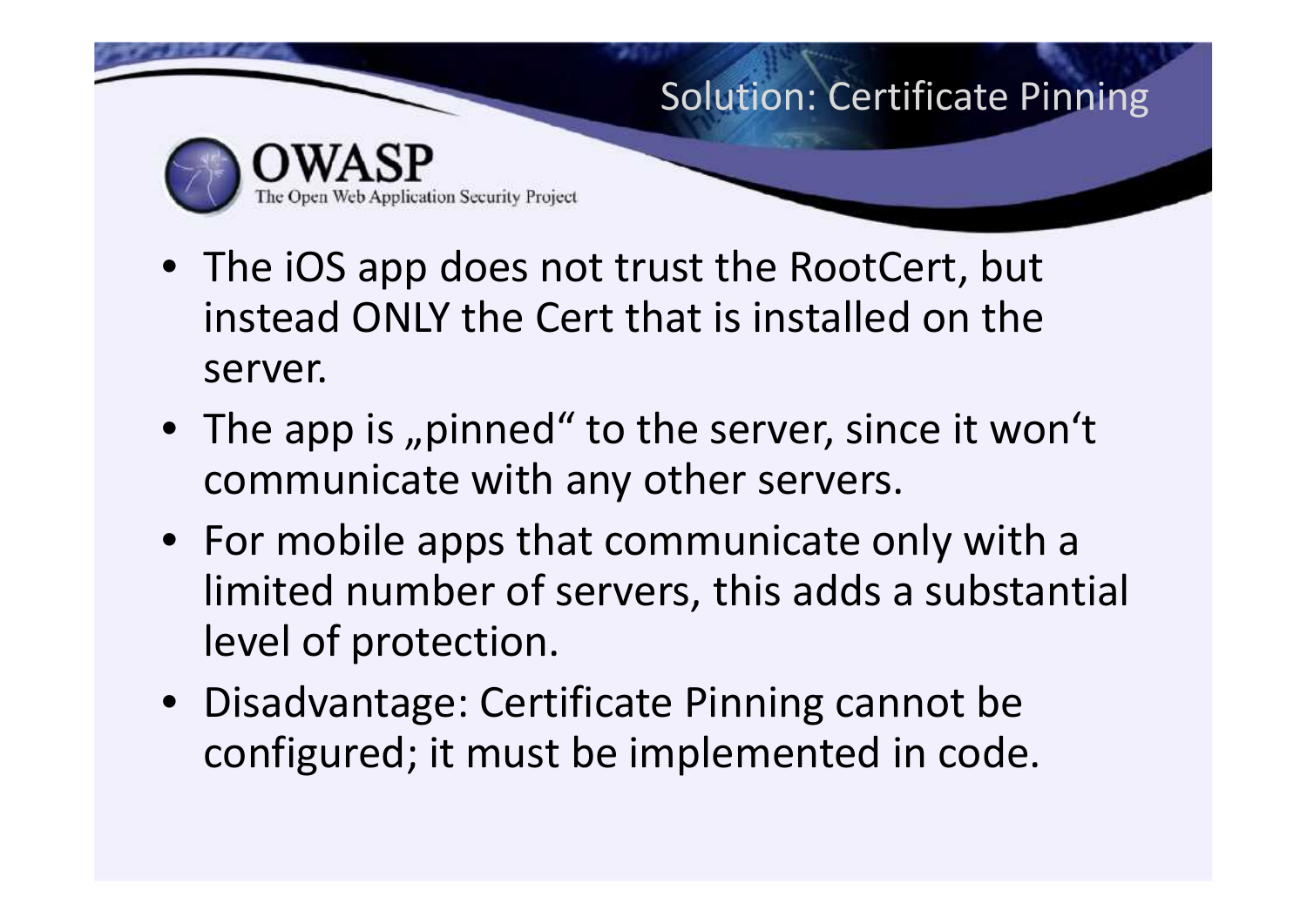

- iOS pinning is performed through a NSURLConnectionDelegate that implements connection:didReceiveAuthenticationCh allenge:
- Example code available on the OWASP website: https://www.owasp.org/index.php/Certificate and Pu blic Key Pinning
- MobileApp Pinning may be reverse engineered/defeated. Exploits already exist, e.g. iOS SSL Kill Switch (Github) works on jailbroken devices.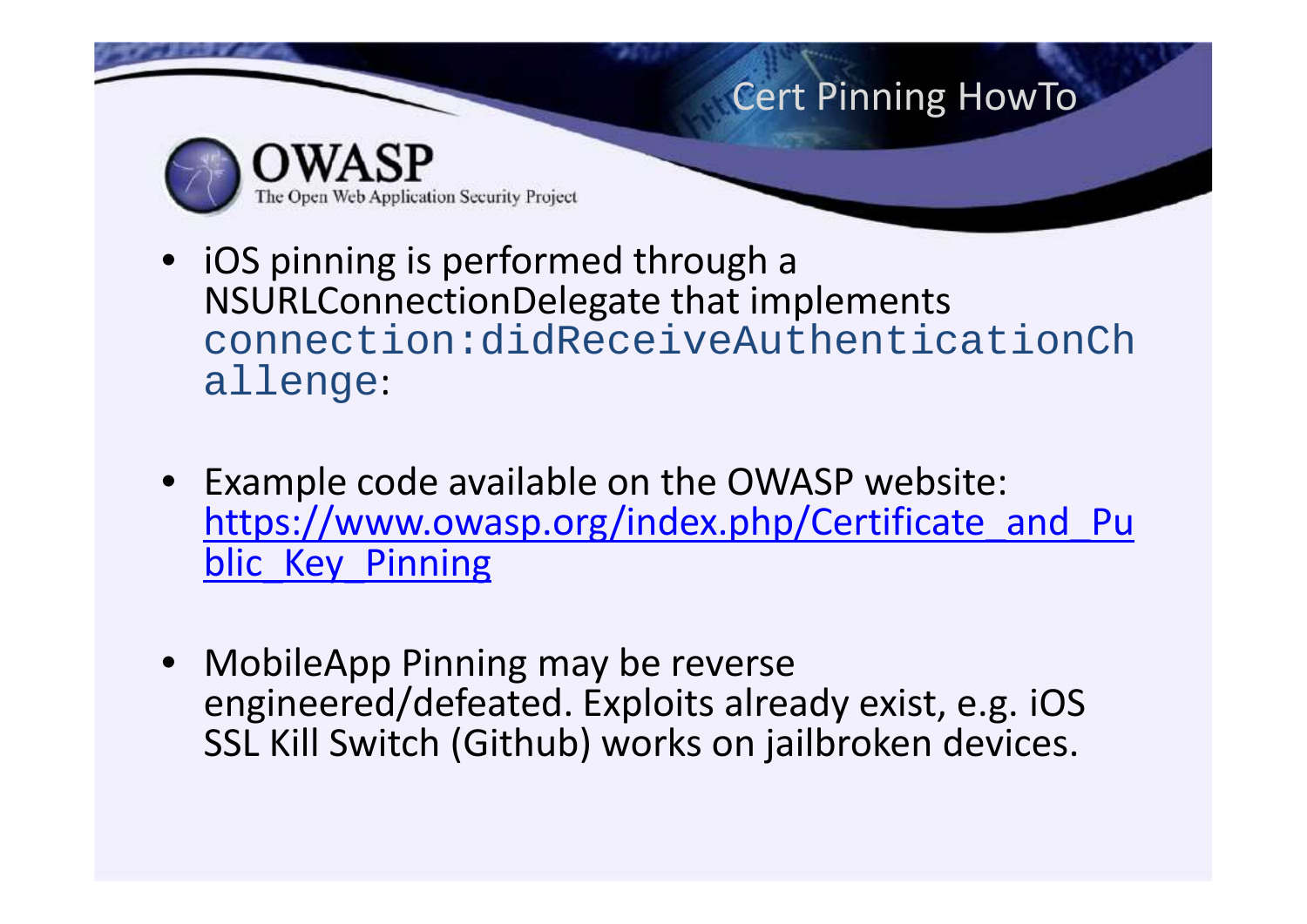#### **HTTP Request Hijacking**

- In HRH, the attacker can persistently alter the server URL from which the app loads its data.
- Example: instead of loading the data from real.com the attack makes the app persistently load the data from attacker.com

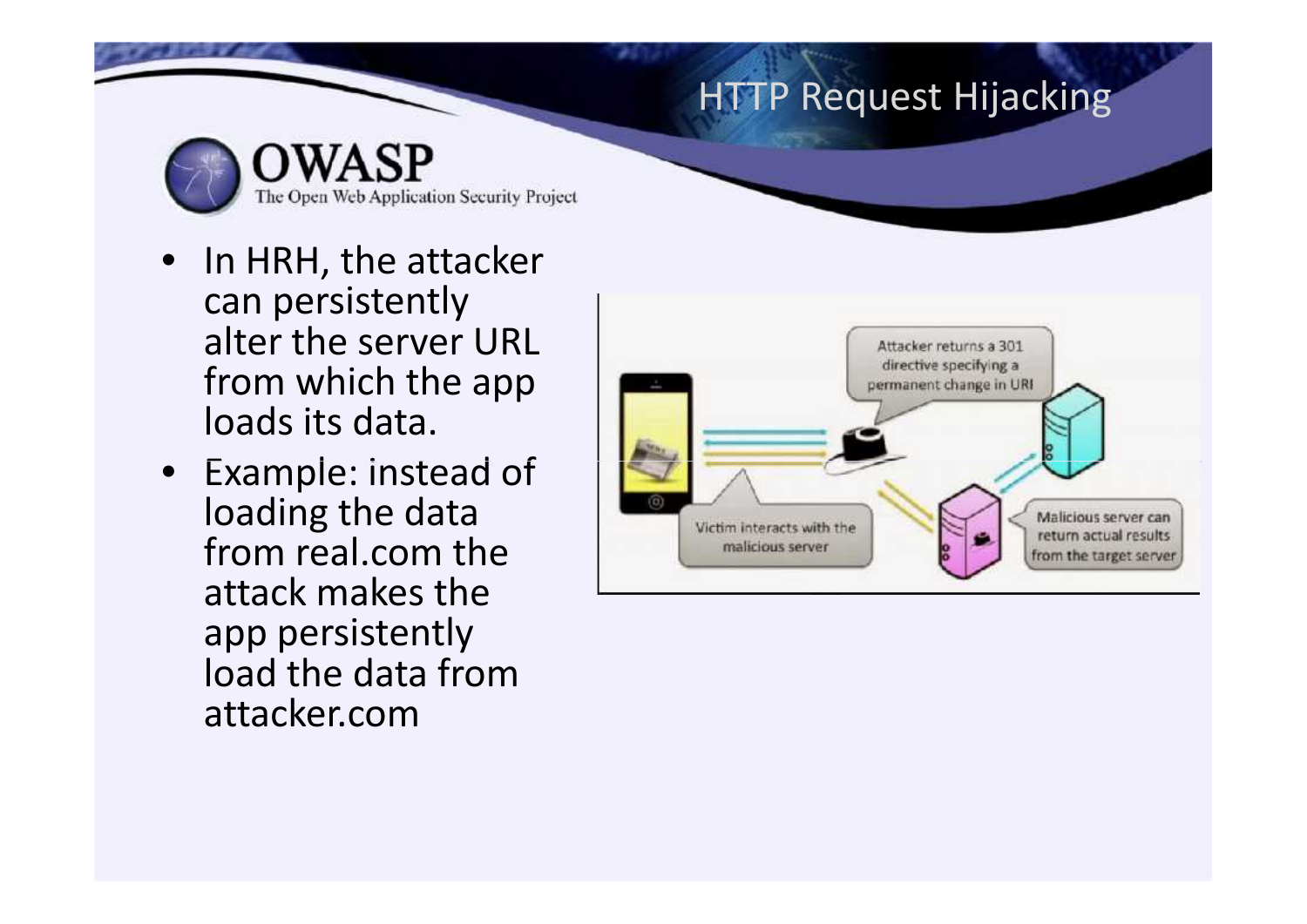#### It's not a bug, it's a feature!

Web Application Security Project

- The problem is based on the HTTP 301 Response specification.
- **10.3.2 301 Moved Permanently** The requested resource has been assigned a new permanent URI and *any future references to this resource SHOULD use one of the returned URIs*. Clients with link editing capabilities ought to automatically re-link references to the Request-URI to one or more of the new references returned by the server, where possible. *This response is cacheable unless indicated otherwise*.
- The attack can only work if a MITM exists. Since ca 75% of all users connect to insecure WLANs in airports and cafes, this attack is easy to setup.

In the corporate environment, could use a spoofed WLAN access point.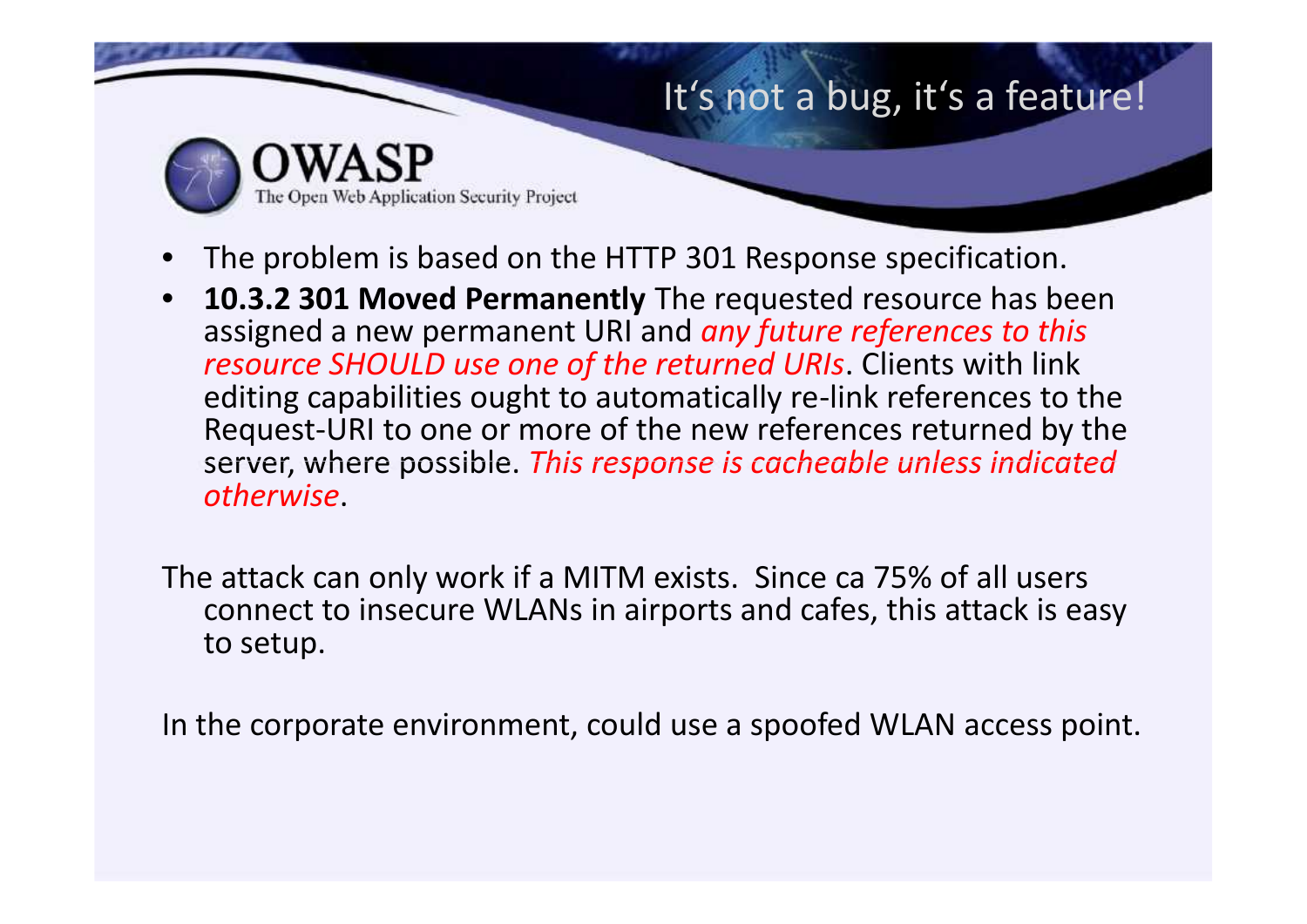#### Two HRH Solutions

The Open Web Application Security Project

1)Connect only using SSL (simple and effective, but perhaps not practical everywhere).

2)Write a derived Class to eliminate caching of the 301 Response. See OWASP for a full example.

```
@interface HRHResistantURLCache : URLCache
@end
@implementation HRHResistantURLCache
-(void) storeCachedResponse:(NSCachedURLResponse *)cachedResponse
          forRequest:(NSURLRequest *)request
 if (301 == [(NSHTTPURLResponse *)cachedResponse.response statuscode]) {
if(301 == [(NSHTTPURLResponse*)cachedResponse.responsestatuscode]) {return;
}
[super storeCachedResponse:cachedResponse forRequest:request];
@end
```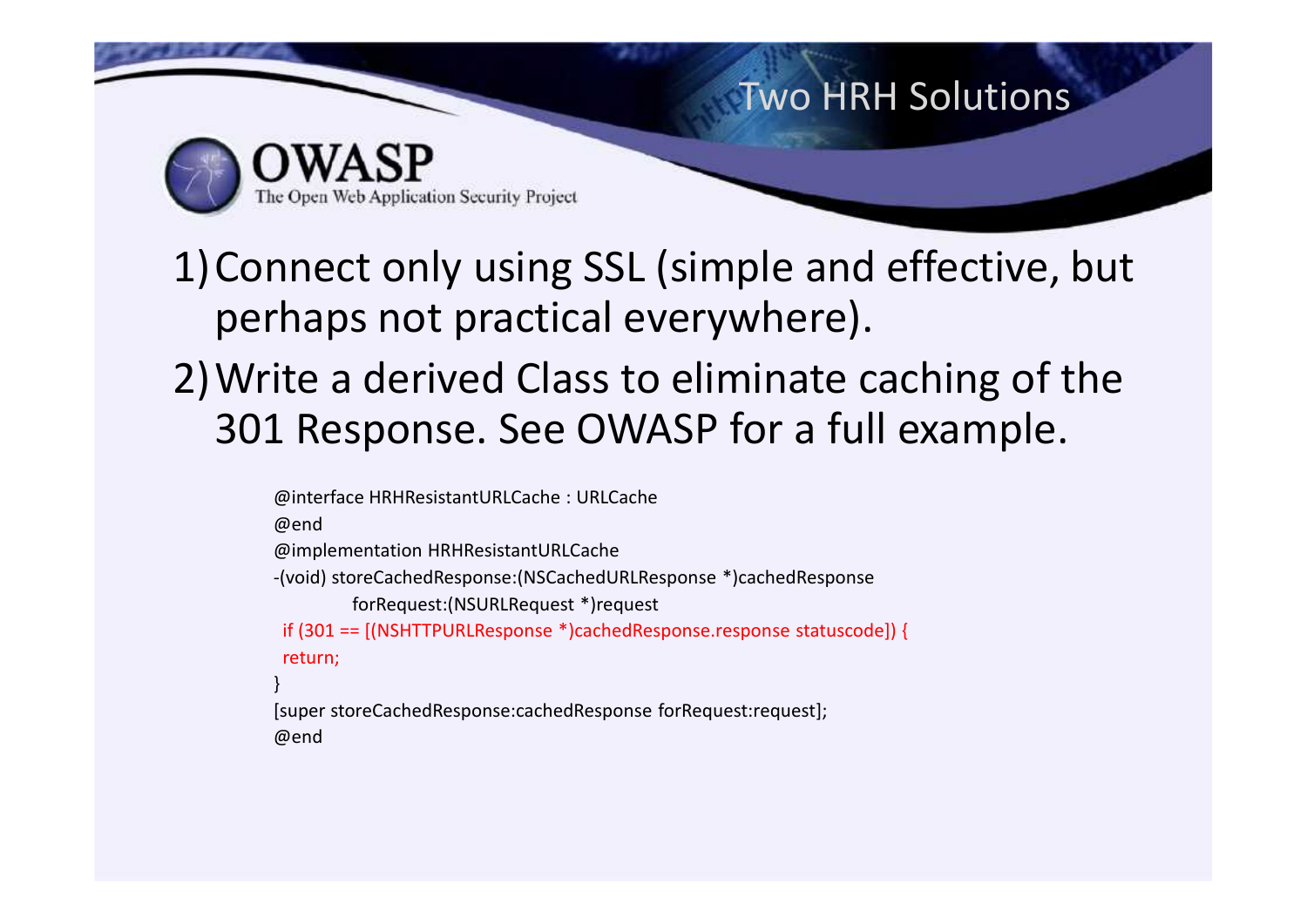#### Secure Local Storage

Web Application Security Project

- Confidential data such as passwords, session ID's etc should never be stored locally on the device. If there is no other option, it should be stored on the keychain, not in NSUserDefaults.
- NSUserDefaults stores information in an unencrypted format in a plist file under Library -> Preferences -> \$AppBundleId.plist
- Use helpful libraries, e.g. PDKeychainBindingsController (Github).
- Core Data files are also stored as unencrypted database files in your application bundle.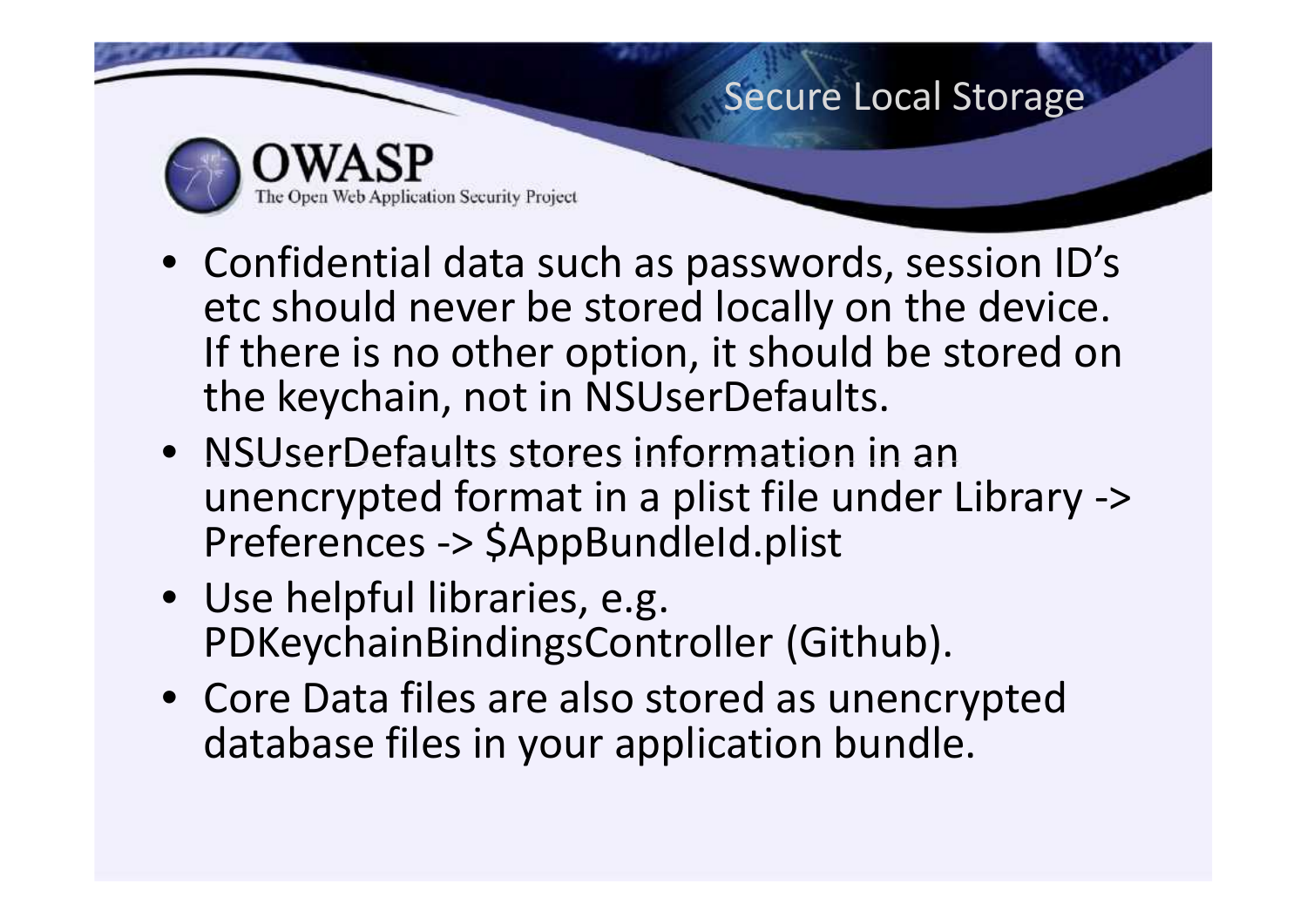# Handling Confidential Fields



Web Application Security Project

- iOS usually caches all entries in text fields
	- confidential fields should be marked as "secure".
	- disable *AutoCorrection* for those text fields.
- Clear the Pasteboard once the application enters background.
	- [UIPasteboard generalPasteboard].items = nil;

| Default                          |  |
|----------------------------------|--|
| No                               |  |
| Yes                              |  |
| Default                          |  |
| Default                          |  |
| Auto-enable Return Key<br>Secure |  |
|                                  |  |
|                                  |  |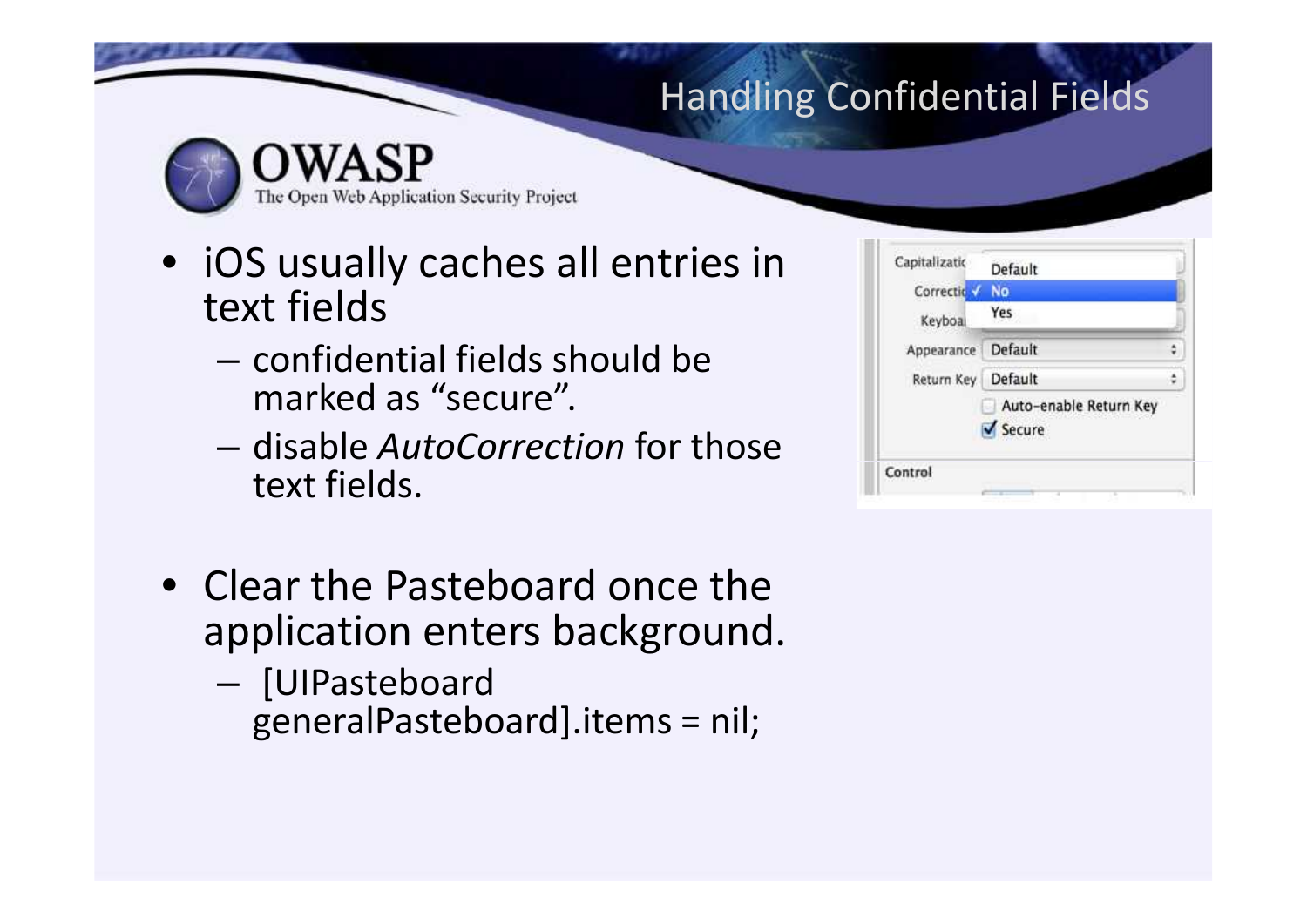#### Have the Goals Been Reached?



eb Application Security Project

- Security on mobile devices is a very hard problem to solve:
	- Generally excellent work from Apple
	- The APIs/Secure Coding can be improved
- Developers must do their part:
	- Proper use of encryption & data storage
	- Avoid dangerous constructions
	- "Special" options, e.g Certificate Pinning
- DO A CODE AUDIT!!